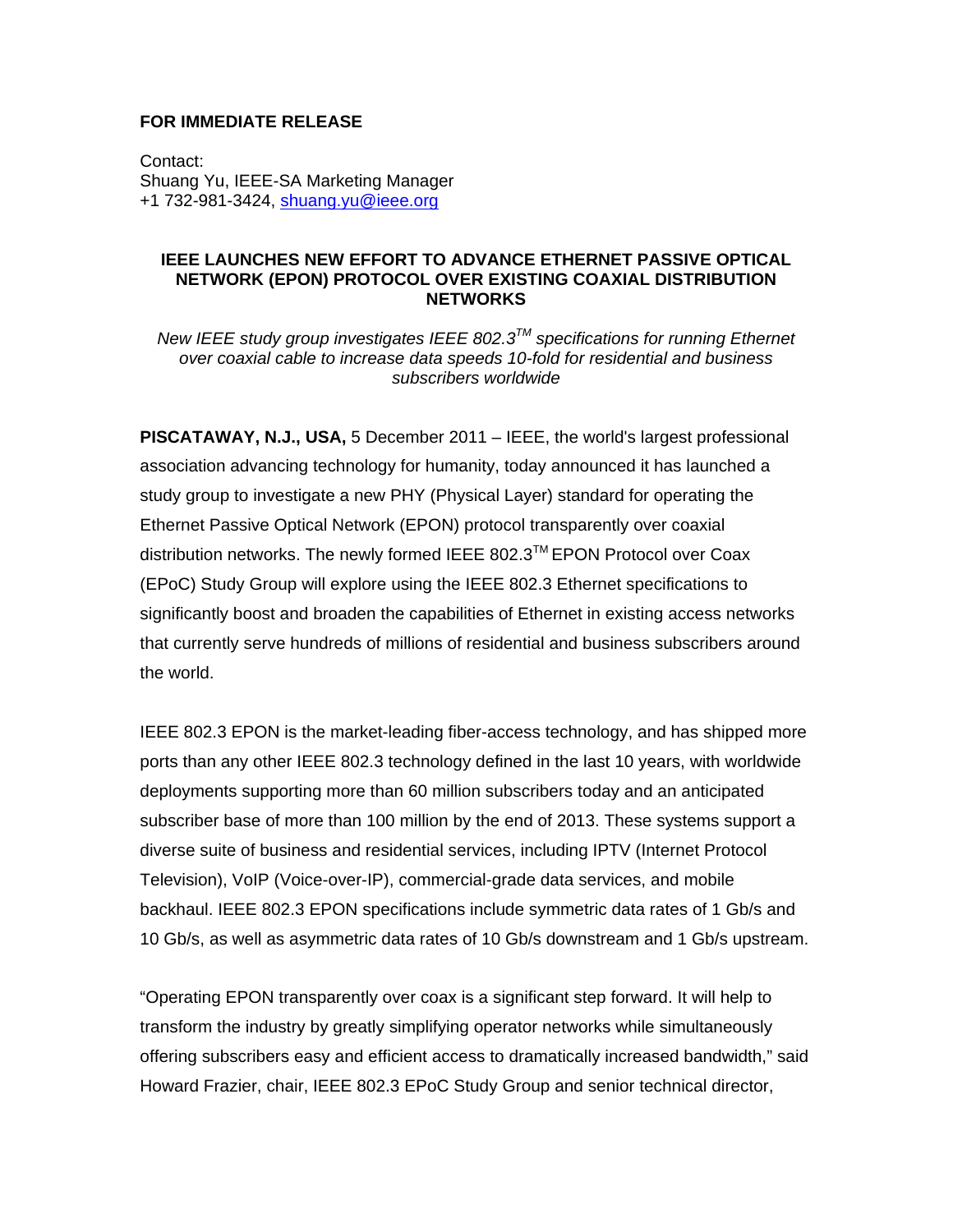Broadcom Corporation. "The ability to leverage existing Ethernet infrastructures and cable plant investments while offering a ten-fold increase in data speeds is revolutionary."

In many locations around the world, fiber stops at the street, basement, or curb with coaxial cable spanning the remaining distance to the subscriber, a significant percentage of whom are in multiple dwelling/tenant units. Pulling fiber is expensive and time consuming and Multiple Service Operators (MSOs) must find ways to lower the cost of upgrading their networks. The new IEEE 802.3 effort will directly address the needs of cable operators who want an end-to-end Ethernet network capable of efficiently supporting next-generation services such as video-over-IP.

The IEEE 802.3 EPoC Study Group enjoys the support of a diverse community of stakeholders from around the world, including components vendors, network equipment suppliers, cable operators, and MSOs.

"This effort is an industry pull not a technology push. We are pleased with the enthusiastic reaction we've received from industry who have turned to the IEEE specifically to investigate the potential for using the IEEE 802.3 EPON protocol on existing coaxial cable networks," said David Law, chair, IEEE 802.3 Working Group and distinguished engineer, HP Networking.

The IEEE 802.3 EPoC Study Group will explore market demand, network compatibility considerations, and available technologies for a PHY specification for operating the IEEE 802.3 EPON protocol over coaxial distribution networks. The IEEE 802.3 EPoC Study Group will meet for the first time in January 2012, with the expectation that results from the investigation could be completed by July 2012.

For more information about the IEEE 802.3 EPoC Study Group, please visit: http://www.ieee802.org/3/epoc/index.html. To learn more about IEEE-SA visit us on Facebook at http://www.facebook.com/ieeesa, follow @ieeesa on Twitter, or connect with us on the Standards Insight Blog at http://www.standardsinsight.com.